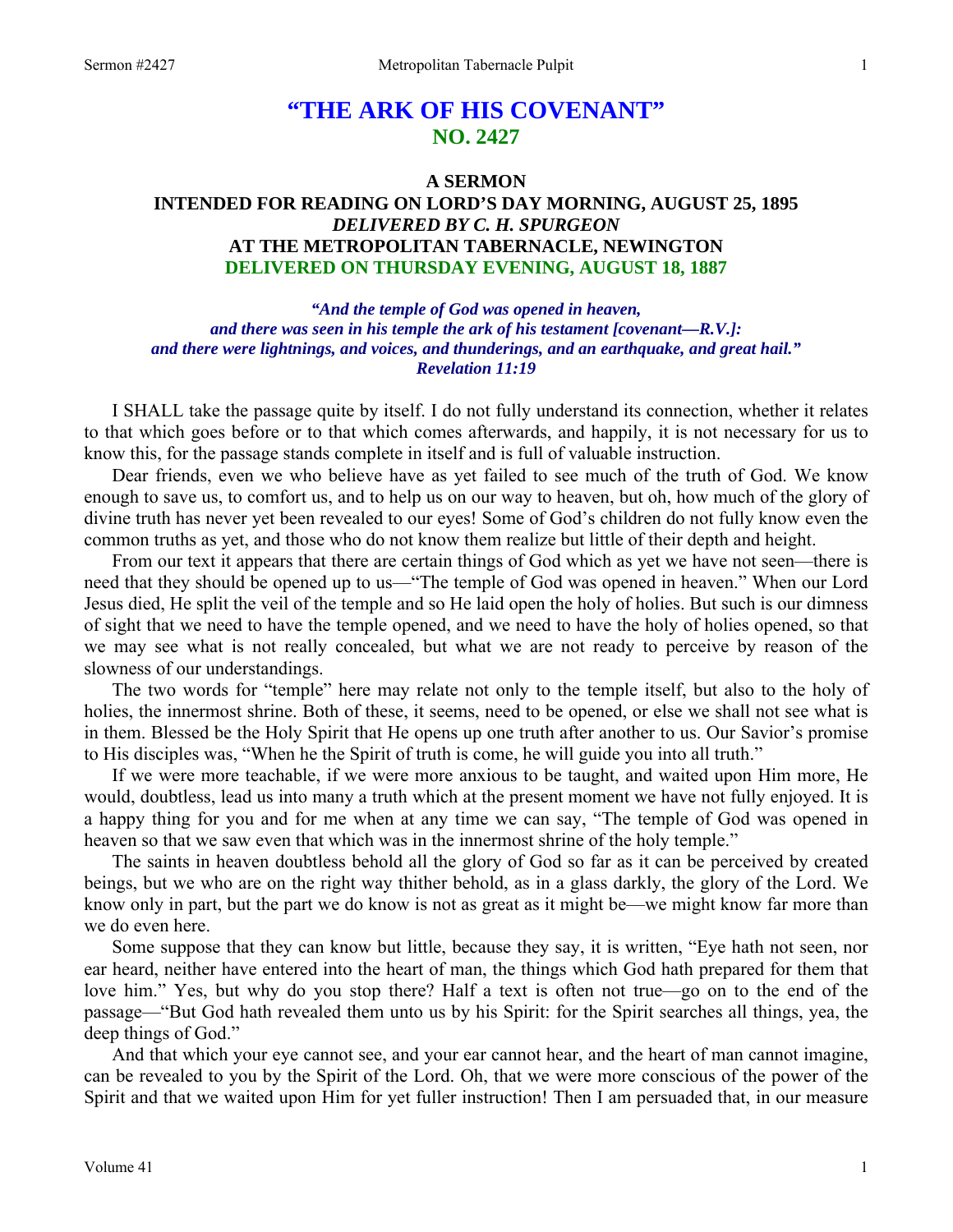and degree, it would be true to us, even as to the perfected ones above, "The temple of God was opened in heaven," and they saw that which was in the holiest place.

What did they see when the temple was opened? When the secret place was laid bare to them, what did they see? That is to be my subject. "There was seen in his temple the ark of his covenant." If we could look into heaven at this moment, this is what we should see, "the ark of his covenant." O sinner, you think that you would see an angry God, but you would see the ark of His covenant!

O child of God, perhaps you dream of many things that might distress you in the glory of that sight, but rest you content, this would be the main sight that you would see—Jesus, the incarnate God, the great covenant Surety! You would see there, where the Godhead shines resplendent, the ark of His covenant.

**I.** I shall begin by noticing, first, that THE ARK OF HIS COVENANT IS ALWAYS NEAR TO GOD—"There was seen in his temple the ark of his covenant."

Of course, the outward symbol is gone—we are not now speaking of a temple made with hands, that is to say, of this building. We speak of the spiritual temple above. We speak of the spiritual holy of holies. If we could look in there, we would see the ark of the covenant, and we would see the covenant itself always near to God. The covenant is always there. God never forgets it—it is ever before Him— "There was seen in his temple the ark of his covenant."

Why is this? Is it not because the covenant is always standing? The Lord said concerning His people of old, "I will make with them an everlasting covenant," of which David said, "Yet hath he made with me an everlasting covenant, ordered in all things and sure." If God has made a covenant with you, it is not simply for today and tomorrow, nor merely for this life, but for the ages of ages, even forever and ever.

If He has struck hands with you through the great Surety, and He has pledged Himself to you, remember, "If we believe not, yet he abideth faithful: he cannot deny himself." JEHOVAH has said, "The mountains shall depart, and the hills be removed; but my kindness shall not depart from thee, neither shall the covenant of my peace be removed."

What He has said He will stand to forever. He will keep His Word. He said to His Son, "I will preserve thee, and give thee for a covenant of the people." And He will never revoke the gift. This covenant stands secure. Though earth's old columns bow, and though my spirits sink, and flesh and heart fail me, yet this covenant shall bear me up even to the end.

The covenant of grace is forever the same, because first, *the God who made it changes not*. There can be no change in God. The supposition is inconsistent with a belief in His deity. Hear what He says— "I am the Lord, I change not; therefore ye sons of Jacob are not consumed." The sun has his changes, but the Father of lights is without variableness, or shadow of turning. "God is not a man, that he should lie; neither the son of man, that he should repent: hath he said, and shall he not do it? or hath he spoken, and shall he not make it good?"

God has never to alter His purposes—why should He? Those purposes are always infinitely wise. He knows the end from the beginning, so His covenant, which He made with such deliberation in the councils of eternity, that covenant which is sealed with the most precious things He ever had, even with the blood of His only-begotten Son, that covenant upon which He stakes His eternal honor, for His glory and honor are wrapped up with the covenant of grace—that covenant cannot be changed because God Himself changes not.

Then, next, *the Christ who is its Surety and Substance changes not*. Christ, the great sacrifice by whose death the covenant was ratified, Christ, the Surety, who has sworn to carry out our part of the covenant, Christ, who is the very Sum and Substance of the covenant, never alters. "All the promises of God in him are yea, and in him Amen, unto the glory of God by us."

If we had a variable Savior, brethren, we should have a changeable covenant. Look at Adam—he could change and therefore he was a poor representative of the human race. Our first federal head soon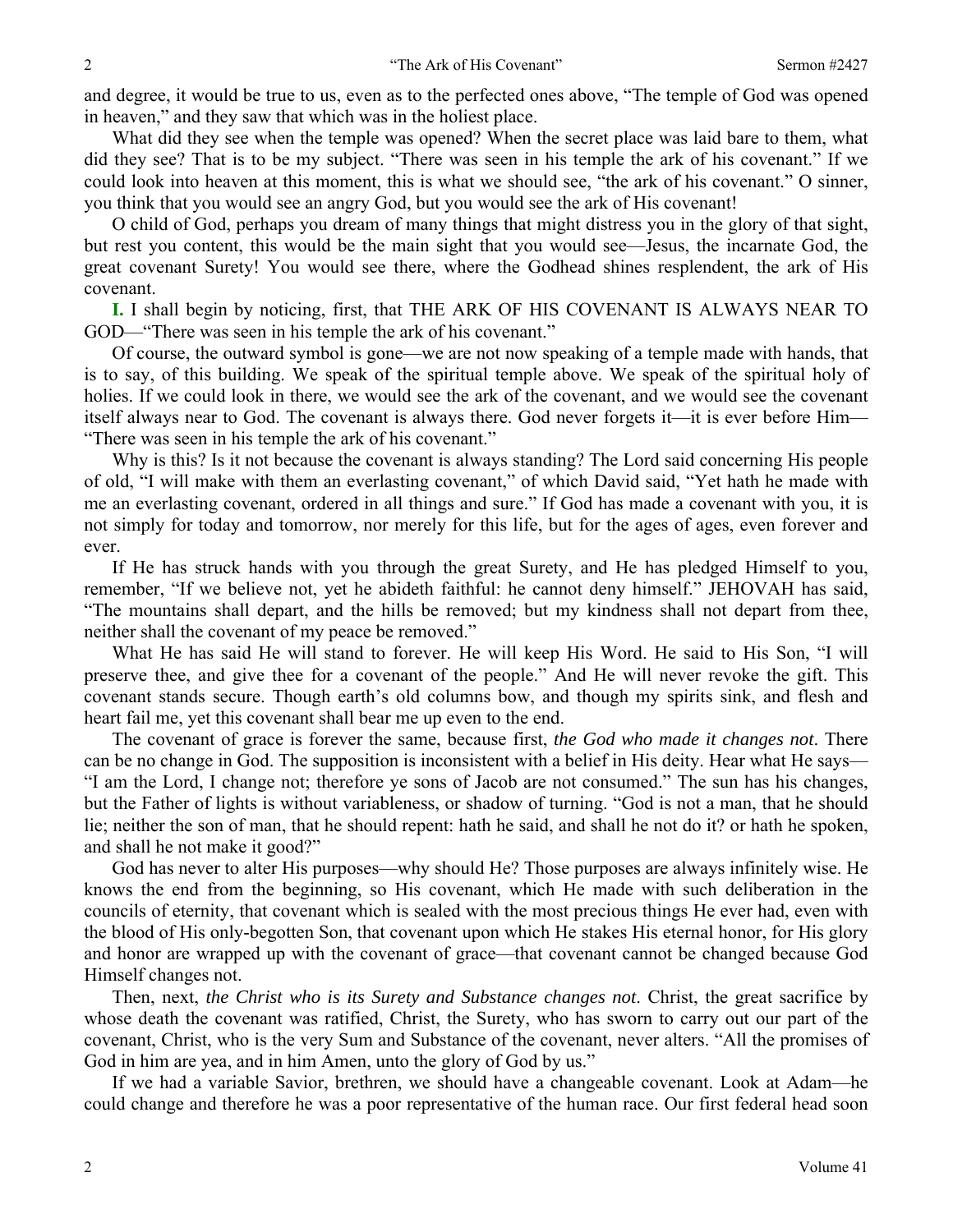fell because he was a mere man. But the Surety of the new covenant is the Son of God, who, like His Father, fails not, and changes not.

Though He is of the substance of His mother, bone of our bone, and flesh of our flesh, and therefore can stand as man's Representative, yet is He Light of Light, very God of very God, and so He stands fast and firm, like the unchanging God Himself. In this great truth we do and we will rejoice. The covenant is always before God, for Christ is always there. He, the Lamb in the midst of the throne, makes the covenant always to be close to the heart of God.

And beloved, note you this. The covenant must always be near to God because *the love which suggested it changes not*. The Lord loves His people with a love which has no beginning, no end, no boundary, no change. He says, "I have loved thee with an everlasting love: therefore with lovingkindness have I drawn thee."

When the love of God's heart goes forth toward the believer, it is not changeful like the love of man—sometimes high and sometimes low, sometimes strong and sometimes weak. But as it is said of our Savior, "having loved his own which were in the world, he loved them unto the end," so can it be said of the great Father, that His love is evermore the same. And if the love which dictated the covenant is always in the heart of God, depend upon it that the covenant which comes of that love is always there in the secret place of the Most High.

Reflect also, beloved brethren, that *the promises contained in the covenant change not*. I quoted to you, just now, one passage about the promises, and that is enough—"All the promises of God in him are yea, and in him, Amen." Not one single promise of God shall ever fall to the ground unfulfilled. His word in the form of promises, as well as in the form of the Gospel, shall not return unto Him void.

O souls, you may hang your whole weight upon any promise of God! You need not fear that it will break. Though all the vessels of the King's house were hung on one nail made by Him, that nail would bear them all up, as well as the flagons as the vessels of smaller measure. Heaven and earth may hang upon a single promise of God. The voice that rolls the stars along and keeps them all in their orbits is that voice which spoke even the least of the promises, and therefore every promise of God stands secure forever.

And once more, not only the promises, but *the force and binding power of the covenant change not*. All God's acts are done with a reference to His covenant and all His covenant has a reference to His covenanted ones. Remember what Moses said of old, "When the most High divided to the nations their inheritance, when he separated the sons of Adam, he set the bounds of the people according to the number of the children of Israel."

Everything that He does follows the line and rule of His covenant. If He chastens and afflicts, it is not in anger, but in His dear covenant love. When first that covenant came into full action with the redeemed, it was all powerful, but it is just as powerful still. All that God does is still guided and directed by His eternal purpose and His covenant pledges to His people.

Stand still, then, and when you look up, if you cannot see that temple because your eye of faith is dim—if you scarcely dare to look within the secret place which is the holiest of all—yet know you of a surety that the covenant is still there, and always there, whether you see it or see it not.

I will tell you when, perhaps, you will best know that the covenant is there—that is, when the stormclouds gather the most thickly. When you see the black masses come rolling up, then remember that the Lord said to Noah, "I do set my bow in the cloud, and it shall be for a token of a covenant between me and the earth."

Then shall you know that JEHOVAH remembers His covenant. You may even be half glad of a black cloud, that the sun of the divine love may paint upon it the many-colored bow, that God may look on it and remember His covenant. It is good for you to look on it, but what must it be for Him to look on it, and to remember His covenant?

Be thou glad that the covenant is always near to God, as our text declares, "And the temple of God was opened in heaven, and there was seen in his temple the ark of his covenant."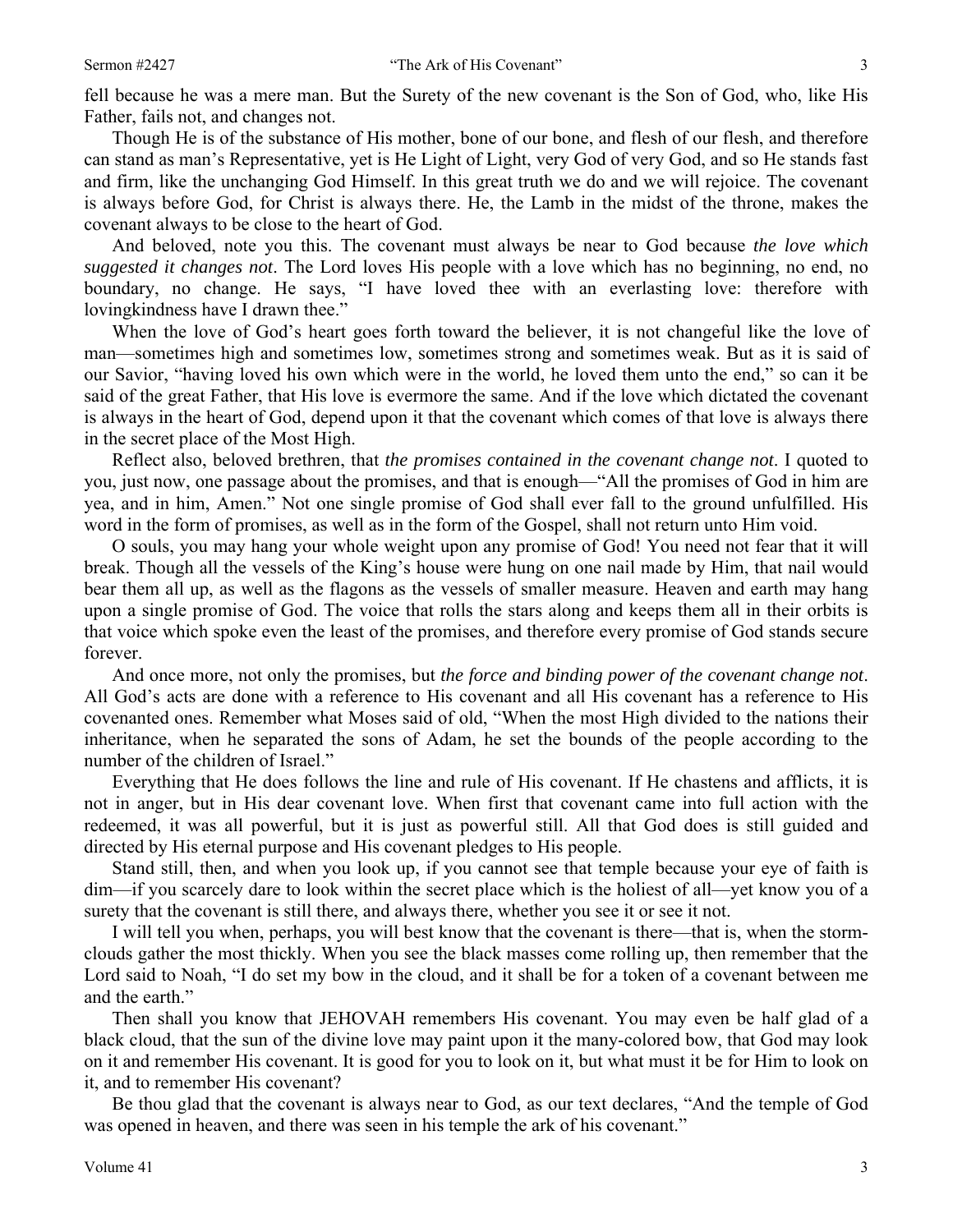**II.** Now, secondly, the covenant is seen of saints, "There was seen in his temple the ark of his covenant."

First, we see it when, by faith, *we believe in Jesus as our Covenant Head*. By faith we know that God has entered into covenant with us. He that believes in Christ Jesus is in covenant with God. "He that believeth on the Son hath everlasting life." "He that believeth on him is not condemned." He that believes in Him is at peace with God—he has passed from death unto life, and shall never come into condemnation. You are in covenant with God, believer. Wipe your weeping eyes, ask God to take the dust out of them that you may see that there is an unchanging covenant made with you tonight and forever.

Next, we see this covenant when, by faith, *we perceive it in God's actions toward us*. Faith may see the covenant of God in all His actions. Do you not remember how the old Scotch woman blessed God for her porridge, but she blessed Him most of all because the porridge was in the covenant? God had promised bread and water, and therefore it was sure to come to her. God sent her bread to her in the form of porridge and she blessed the Lord that it was in the covenant.

Now, I thank God that food is in the covenant, and that raiment is in the covenant. It is written, "Thy shoes shall be iron and brass," so they are in the covenant. Life is in the covenant and death is in the covenant, "To die is gain." Everything that is to happen to us is in the covenant. And when faith sees it so, it makes life a happy one.

Am I chastened? I say to myself "Well, the rod was in the covenant, for the Lord said that if His children disobeyed Him, He would chasten them with the rod of men. If I never had the rod, I would be afraid I was not in the covenant." Is it not written, "In the world ye shall have tribulation?" That is a part of the covenant, you see, so that when you get it, say to yourself, "The God who is evidently keeping this part of His covenant will keep the rest of it to me, His child."

Brethren, we get, perhaps, the best sight of the covenant when, *by prayer we plead it*. In that hour of our wrestling, in the time of our inward craving of mercies from the hand of God, we come at last to this, "Lord, You have promised. Do as You have said." I love to put my finger on a promise and then to plead it with the Lord, saying, "This is Your word, my Father, and I know that You will not run back from it. O God, I believe in the inspiration of this Book and I take every word of it as coming from Your lips. Will You not seal it to my conscience, my heart, my experience, by proving it to be true?"

Have you ever found the Lord's promises fail you? I remember one who had put in the margin of her Bible in several places, "T and P"—and when she was asked what those letters meant, she said, "They mean, 'Tried and Proved.' As I go through life, I keep trying and proving the promises of God, and then I put a mark in the margin of my Bible against every one I have tested, that I may not forget it the next time I have to plead it." That is the way to see the covenant at the right hand of God, when you plead it in prayer.

And there are some of us, I think, who can say that *our experience up till now* proves that God does not forget His covenant. We have wandered, but we have been able to say, "He restoreth my soul," for He has restored us. We have needed many things and we have gone to Him in prayer and pleaded that word, "No good thing will he withhold from them that walk uprightly," and He has listened to the cries of His servants.

He said He would do so, "Call upon me in the day of trouble: I will deliver thee, and thou shalt glorify me." He has remembered us in our low estate, for His mercy endures forever, and some of us who are no longer young can set to our seal that God is true because of many experiences of His faithfulness.

If they tell us that there is nothing in the Bible, and nothing in God, and nothing in the Gospel of Christ, we laugh them to scorn. We have now for many a year lived upon the faithfulness of God, and we cannot be driven into a distrust of Him. He is faithful and His mercy endures forever.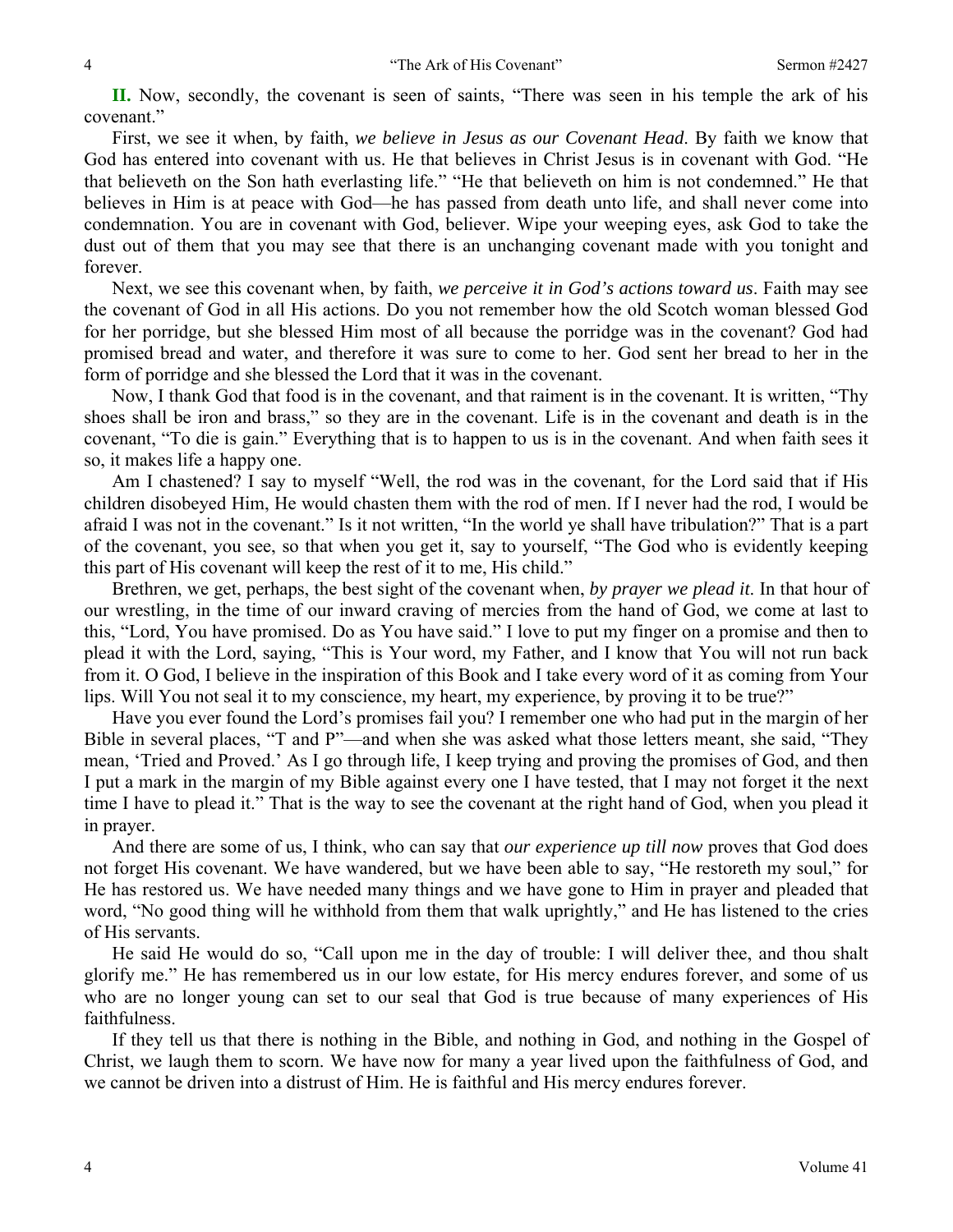Do you not also think that, *when we arrive in heaven, we shall have a wonderful retrospect*, and that retrospect will all come to this, "The temple of God was opened in heaven, and there was seen in his temple the ark of his covenant"?

Miss Hannah Moore very prettily puts it that, often, we do not see the right side of things here. She went into a carpet manufactory and she looked at what the workmen were doing—and she could see nothing that looked like beauty of design. There were tags and ends hanging out and she said to the men, "I cannot perceive any design here," and they answered, "No, Madam, for you are on the wrong side of the carpet." But when she went round to the other side, she saw the beauty of the workmanship.

Alas! we are at present on the wrong side of God's work—we must get to heaven to see it perfectly, and when we get there, we shall—

> "*Sing, with wonder and surprise, His lovingkindness in the skies."*

and we shall say, "It was all right. It could not have been better."—

#### *"Every dark and bending line Meets in the center of His love."*

God has not erred. He has not gone about the longest way to do His work, but He has done it in the wisest and most prudent manner all that was for the best and highest interests of His dear covenanted ones.

Thus I have shown you that sometimes, and it should be always, God's people do see that glorious covenant of grace which is in the temple above.

**III.** Now I want to have your attention while I say briefly, in the third place, that THE COVENANT CONTAINS MUCH THAT IS WORTH SEEING.

Let us think of what was in the ancient ark of the covenant, for all that was in that ark as a *type* is to be seen in Christ, our heavenly covenant ark above.

In that ark, if you and I could have gone into the holy place, and have had our eyes strengthened to look, we would have seen, first, *God dwelling among men*. What a wonderful thing! Over the top of the lid of that sacred coffer which was called the ark, there shone an amazing light which was the index of the presence of God.

He was in the midst of the camp of Israel. He that fills heaven and earth, the infinite JEHOVAH, deigned to make that place His special dwelling place, so that He is addressed as, "Thou that dwellest between the cherubims." Here is a part of the new covenant, "I will dwell in them and walk in them." It is marvelous that God does speak with men. He whom you heard thunderings, last night, as He drove His chariot through the sky—that God in infinite condescension speaks with us—He has come down to us and taken us into relationship with Himself in the person of the Lord Jesus Christ, who is at once the fellow of the Almighty, and the brother of the sons of men.

O beloved, rejoice in the covenant, that God is no longer divided from men! The chasm made by sin is filled, the gulf is bridged, and God now dwells with men and manifests Himself to them. And "The secret of the LORD is with them that fear him."

Next, in that ark you would have noticed, if you could have seen into it, *God reconciled and communing with men upon the mercy seat*. Over the top of that ark, as I have told you, was a golden lid, which fitted it and covered it exactly, and that golden lid was called the mercy seat, the throne of grace. There God spoke with men.

He sat there, as it were, enthroned as the Friend of men. Now, it is a part of the covenant that God hears prayer, that God answers our petitions, that He meets us in a way of reconciled love, that He speaks to us in tones which the spirit can hear though the ear cannot. Thank God for a blood-sprinkled mercy seat. What would we do if we had not that as our meeting place with the thrice-holy JEHOVAH?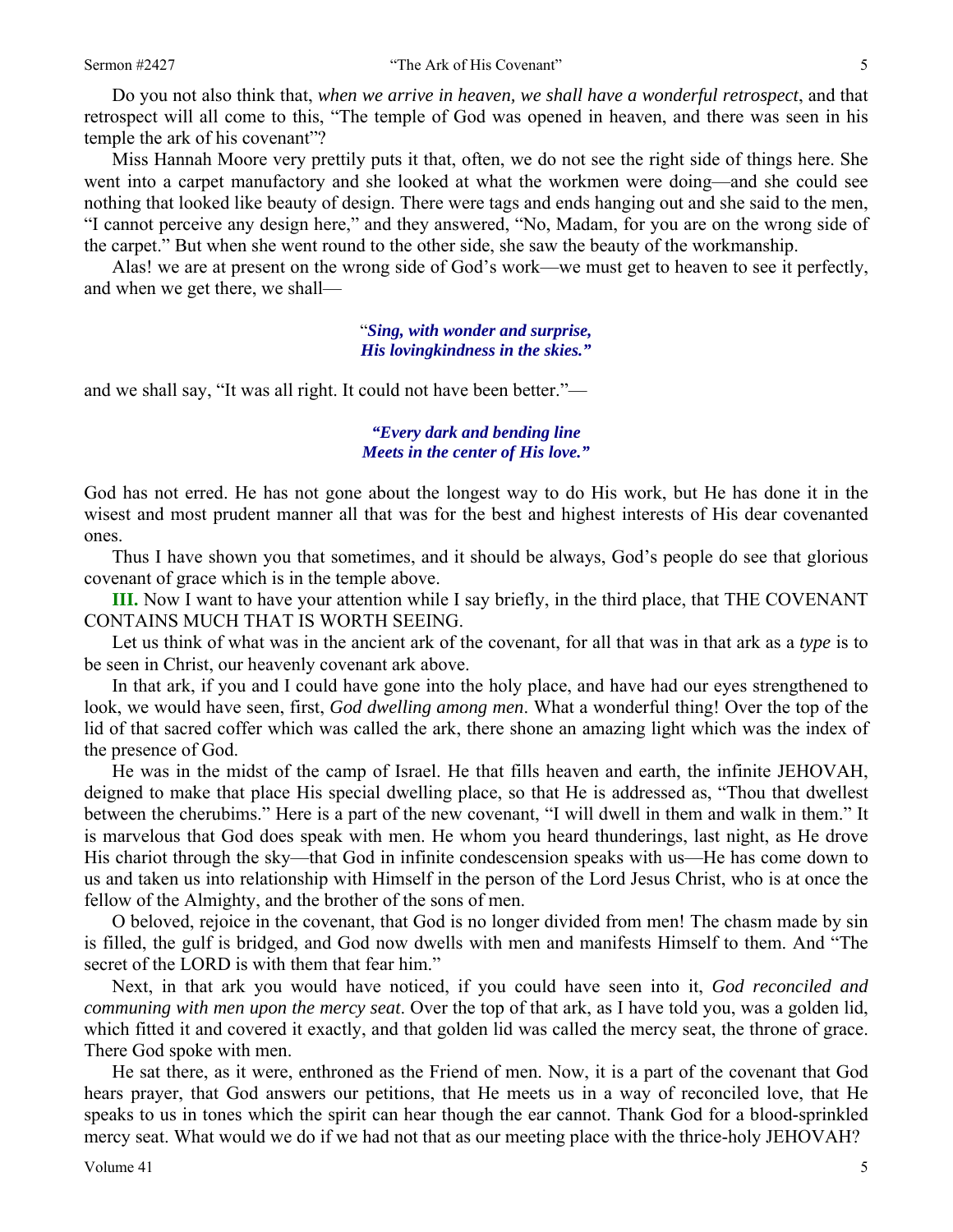Then, within the ark, underneath the lid, if we could have looked in, we would have seen the law, *the two tablets of stone*, which represent *law fulfilled in Christ*, and henceforth laid up in His heart, and laid up in our hearts, too, if we delight in the law of God after the inward man. Now, this is our joy, that the law of God has nothing against the believer. It is fulfilled in Christ and we see it laid up in Christ, not to be a stone to fall upon us to grind us to powder, but beautiful and fair to look upon as it is in the heart of Christ, and fulfilled in the life of Christ. I rejoice in the covenant which contains in it stipulations all fulfilled and commands all executed by our great Representative.

Together with those tablets of the law there was laid up a *rod*, a rod which had originally been a dry stick in the hands of Aaron, but when it was laid up before the Lord it budded, and blossomed, and brought forth almonds. So, in the covenant of grace, we see *the kingdom established and flourishing in Christ*, and we rejoice in it.

Oh how pleased we are to bow before His fruitful sceptre! What wonderful fruit we gather from that blessed rod! Reign, reign, Jesus, reign! The more You do rule us, the more You are absolute Sovereign of our hearts, the happier shall we be, and the more shall we delight ourselves in You. There is no liberty like complete subjection beneath the sway of Jesus who is our Prophet, Priest, and King.

Then, by the side of that rod there was laid up the *golden pot full of manna, the provision made for the wilderness*. Let us rejoice that there is in the covenant all the provision that we need. God has laid up for us in Christ all our spiritual meat, all the food that we shall ever need between here and heaven. "Feed me till I want no more," we cry to our blessed covenant Representative—and He will do so.

Then, over the top of the ark, sat *the cherubim with outstretched wings*, as, I think, *representing how the angels are in league with us, and with the angels all the forces and powers of the universe.* This day, the beasts of the field are our friends and the stones of the field have ceased to be our foes. Child of God, you may travel by land or sea, you may go where you will, for everywhere you are in your Father's house. All that you see about you is a friend to you, since you are a friend to God.

I often wonder that the earth bears up ungodly men. It must groan beneath the weight of a swearer. It must wish to open and swallow him up. But with the gracious man, the man who fears God, all things are at peace, and we may know it to be so. "Ye shall go out with joy, and be led forth with peace; the mountains and the hills shall break forth before you into singing, and all the trees of the field shall clap their hands."

We do not often enough realize, I think, the friendship of all God's creatures to those who are His children. St. Francis, though he was a Romish monk, yet had a true idea when he used to regard the sparrows and other birds of the air, and even the dogs in the street, as his friends and his brothers, and talked to them as such.

And Luther was much of the same mind when he opened his window, and listened to the chirpings of the robins in the early spring, and felt that they had come to teach the theological doctor some lesson which he had not learned. Oh yes, oh yes, we are quite at home anywhere, now that God is our God! True, the earth travails, and is in pain, and the creation suffers and will suffer till Christ comes again, but still her travail is our travail, and we are in sympathy with her, and when she does reflects the glory of her God she is our looking-glass in which we see our Father's face.

Thus, I think, I have shown you that there is much to be seen in the ark of the covenant. God give us grace, like the angels, to fix our eyes upon it! "Which things the angels desire to look into." We have more to do with the ark of His covenant than they have—let us be more desirous even than they are to look therein.

**IV.** I close with this fourth point. THE COVENANT HAS SOLEMN SURROUNDINGS. Listen— "There were lightnings, and voices, and thunderings, and an earthquake, and great hail."

When the people entered into covenant with God on Sinai, the Lord came down upon the top of the mount, and there were thunderings, and lightnings, and voices, and an earthquake. There were all these tokens of His presence and *God will not leave the covenant of His grace without the sanctions of His power—*that thunder, that lightnings, that storm—all these are engaged to keep His covenant.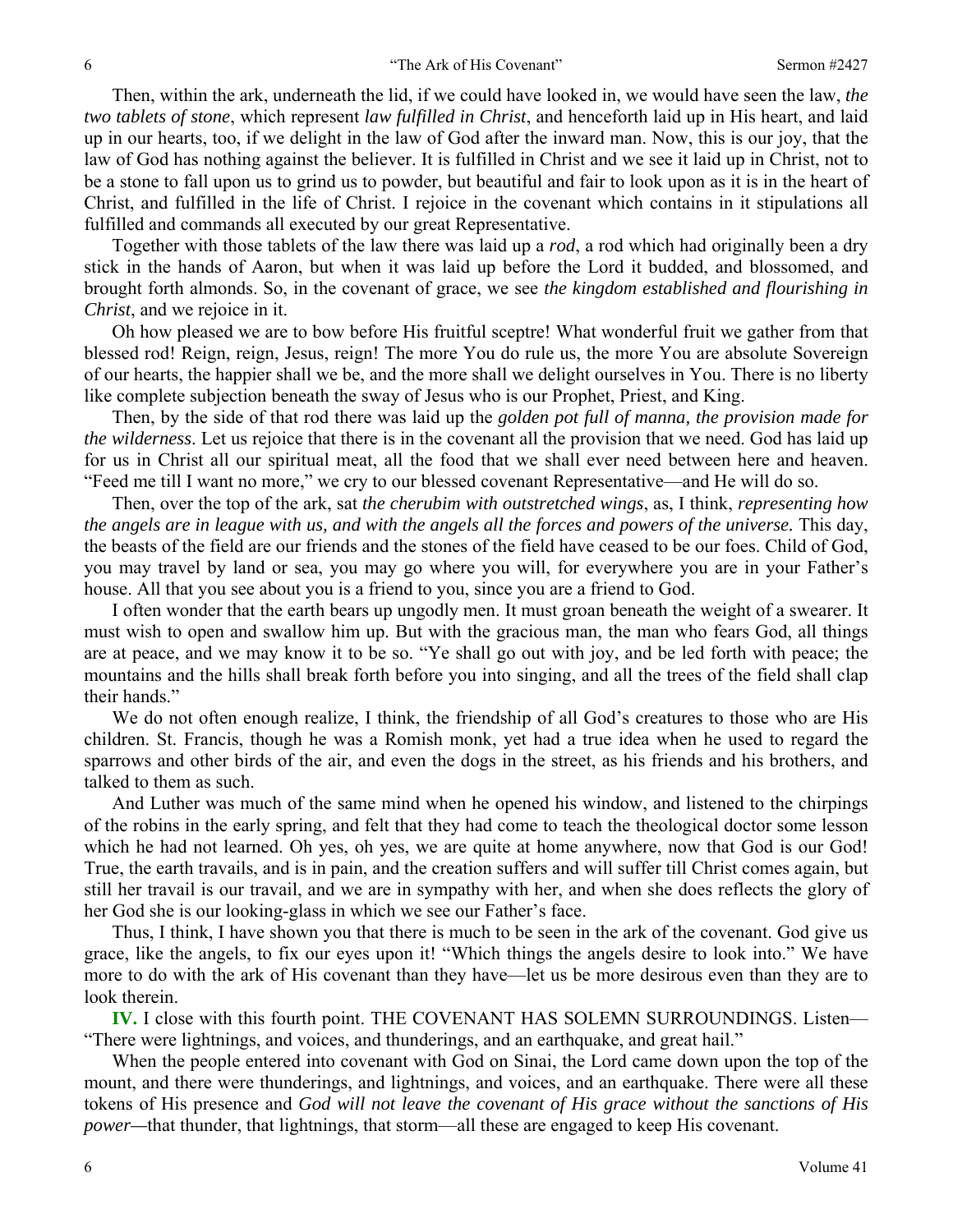When they are wanted, the God who smote Egypt with great hailstones, the God who made the Kishon to sweep His enemies away, the God who made the stars in heaven to fight against Sisera will bring all the overwhelming forces that are at His command to the help of His people and the fulfilling of the covenant which He has made with them.

O you who are His people, fall back in confidence upon the God who has treasures of snow, and hail, and the dread artillery of storm and tempest! Most of you, my hearers, have never seen a great storm yet, nor heard in its majesty the thunder of God's power. You must be in the tropics to know what these can be—and even then you would have to say—"These are but parts of his ways."

Oh, how the Lord can shake the earth and make it tremble even to its deep foundations when He pleases! He can make what we call "the solid earth" to be as weak as water when He does but lift up His finger. But all the power that God has—and it is boundless—is all in that right hand which has been lifted high to heaven in the solemn oath that He will save His people. Wherefore, lean upon God without the shadow of a doubt. He may well put all your fears to rest even by the thunder of His power.

Then reflect that there is another side to this truth. You who are not in covenant with God, you who have not believed that Jesus is the Christ, you who have never fled for refuge to lay hold of the hope set before you, you who refuse the divine mercy which comes to you through the bleeding person of the suffering Christ—do remember that there will be for you the thunderings, and the lightnings, and the voices, and the earthquake, and the great hail, for these set forth the *terrors of eternal law overthrowing God's adversaries*.

You have no conception of what God will do with the ungodly. False teachers may smooth it down as much as they like, but this Book is full of thunderbolts to you who refuse God's mercy. Listen to this one text, "Consider this, ye that forget God, lest I tear you in pieces, and there be none to deliver." Can you sport with that?

Listen to another, "Ah, I will ease me of mine adversaries, and avenge me of mine enemies!" What will you say to that, or to this? "And again they said, Alleluia. And her smoke rose up for ever and ever." "The same shall drink of the wine of the wrath of God, which is poured out without mixture into the cup of his indignation; and he shall be tormented with fire and brimstone in the presence of the holy angels, and in the presence of the Lamb. And the smoke of their torment ascends up for ever and ever: and they have no rest day nor night, who worship the beast and his image, and whosoever receiveth the mark of his name."

They talk as if we invented these terrible words, but we do not—we merely quote the Scriptures of truth and they are terrible indeed to the wicked. They should make men start in their sleep and never rest until they find a Savior.

A Universalist once said to a Christian man that, whatever he did, God would not punish him, and the other replied, "If I spit on your god, I suppose he will not punish me. If I curse him, if I defy him, it will all come right at last?" "Yes," said the Universalist. "Well," answered the other, "that may be the character of your God, but don't you try that kind of thing with my God, the God of the Scriptures, or else you will find that because He is love, He cannot and He will not suffer this world to be in anarchy, but He will rule it, and govern it, and He will punish those that refuse His infinite compassion."

So I beseech you, my hearers, fly to Jesus at once. Weary, and heavy-laden, look to Him, for He says especially to you, "Come unto me, and I will give you rest." The Lord add His blessing to the truth I have tried to preach to you, the sweet and the terrible alike, for Jesus' sake! Amen.

#### **EXPOSITION BY C. H. SPURGEON**

#### *HEBREWS 9*

**Hebrews Chapter 9. Verse 1***. Then verily the first covenant had also ordinances of divine service, and a worldly sanctuary.*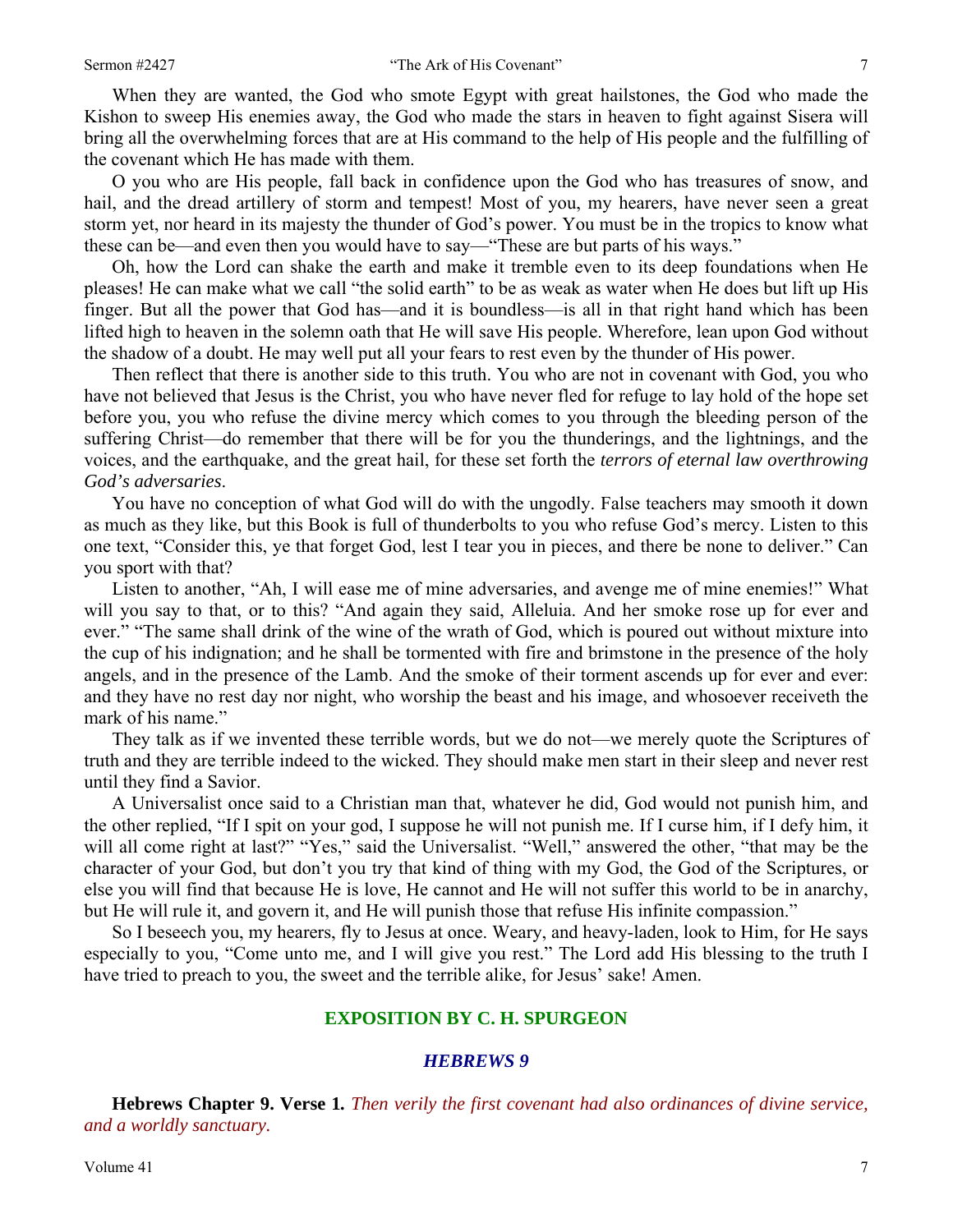That is to say, a material sanctuary, a sanctuary made out of such things as this world contains. Under the old covenant, there were certain outward symbols. Under the new covenant, we have not the symbols, but we have the substance itself. The old law dealt with types and shadows, but the Gospel deals with the spiritual realities themselves.

**2***-***3***. For there was a tabernacle made; the first, wherein was the candlestick, and the table, and the shewbread; which is called the sanctuary. And after the second veil, the tabernacle which is called the Holiest of all;*

All this was by divine appointment—the form of the rooms, the style of the furniture, everything was ordained of God, and that not merely for ornament, but for purposes of instruction. As we shall see farther on, the Holy Ghost intended a significance, a teaching, a meaning, about everything in the old tabernacle, whether it was a candlestick, or a table, or the shewbread.

**4***-***5***. Which had the golden censer, and the ark of the covenant overlaid round about with gold, wherein was the golden pot that had manna, and Aaron's rod that budded, and the tables of the covenant; and over it the cherubims of glory shadowing the mercy seat; of which we cannot now speak particularly.*

It would not have been to the point which the apostle had in hand, so he waived the explanation of those things for another time.

**6***-***8***. Now when these things were thus ordained, the priests went always into the first tabernacle, accomplishing the service of God. But into the second went the high priest alone once every year, not without blood, which he offered for himself, and for the errors of the people: the Holy Ghost this signifying,* 

It is from this sentence that I am sure that the Holy Ghost had a signification, a meaning, a teaching, for every item of the ancient tabernacle and temple, and we are not spinning fancies out of idle brains when we interpret these types, and learn from them important Gospel lessons. "The Holy Ghost this signifying,"—

## **8***. That the way into the holiest of all was not yet made manifest, while as the first tabernacle was yet standing:*

It was necessary that you should take away the sacred tent, the tabernacle, ay, and take away the temple, too, before you could learn the spiritual meaning of them. You must break the shell to get at the kernel. So God had ordained. Hence, there is now no tabernacle, no temple, no holy court, no inner shrine, the holy of holies. The material worship is done away with, in order that we may render the spiritual worship of which the material was but the type.

**9***. Which was a figure for the time then present,*

Only a figure, and only meant for "the time then present." It was the childhood of the Lord's people. It was a time when, as yet, the light had not fully broken in upon spiritual eyes, so they must be taught by picture-books. They must have a kind of Kindergarten for the little children, that they might learn the elements of the faith by the symbols, types, and representations of a material worship. When we come into the true Gospel light, all that is done away with. It was only "a figure for the time then present."

**9***. In which were offered both gifts and sacrifices, that could not make him that did the service perfect, as pertaining to the conscience;*

All these rites could only give a fleshly purity, but they could not touch the conscience. If men saw what was meant by the outward type, then the conscience was appeased, but by the outward sign itself the conscience was never comforted, if it was a living and lowly conscience.

**10***. Which stood only in meats and drinks, and divers washings, and carnal ordinances, imposed on them until the time of reformation.* 

These ordinances were only laid upon the Jews—not upon any other people—and only laid upon them until the better and brighter days of reformation and fuller illumination.

**11***. But Christ—*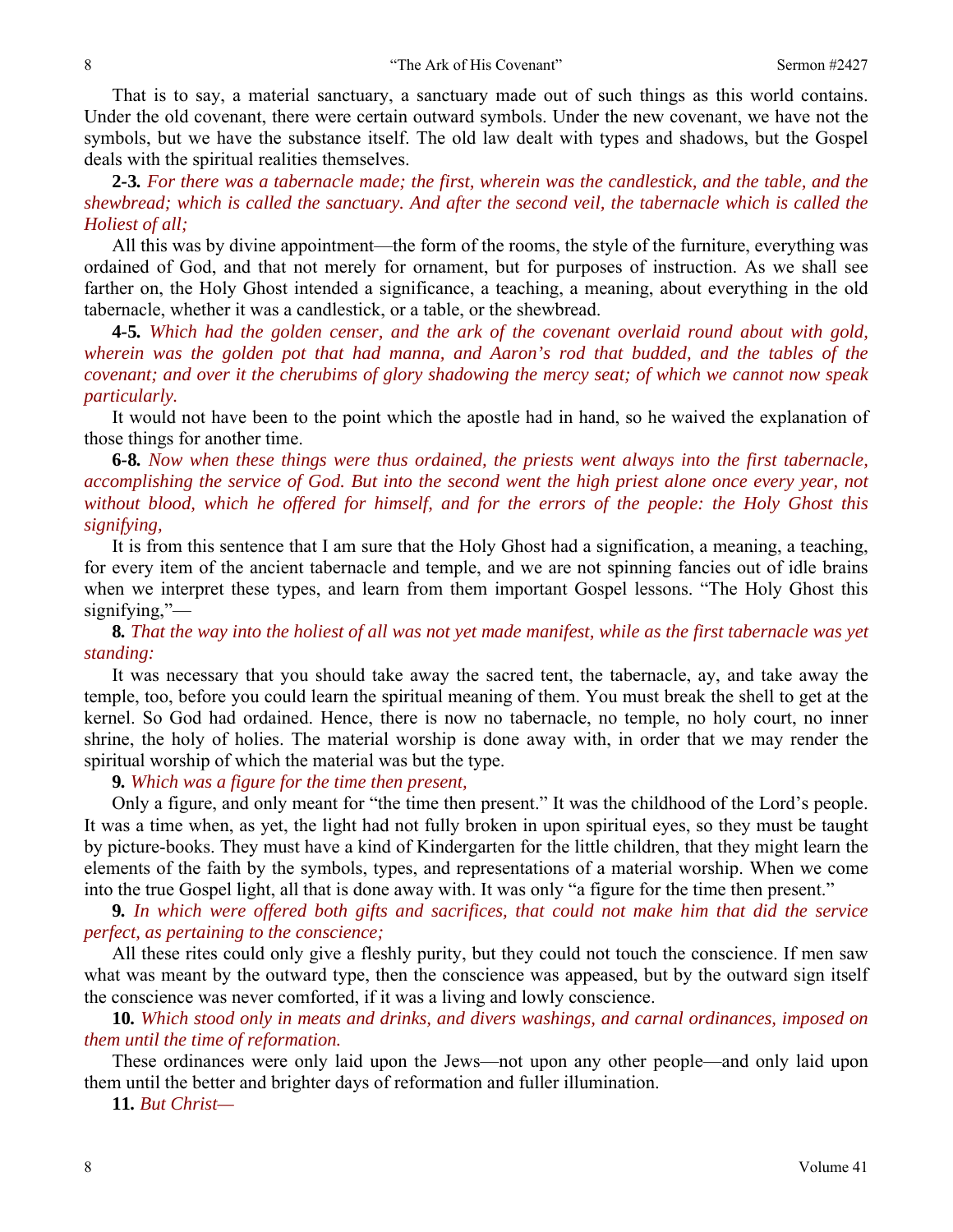Oh, how we seem to rise when we begin to get near to Him, away from the high priests of the Jews! "But Christ"—

**12***. Neither by the blood of goats and calves, but by his own blood he entered in once into the holy place, having obtained eternal redemption for us.*

The Jewish high priests went once a year into the Holy of Holies. Each year, as it came round, demanded that they should go again. Their work was never done, but "He entered in once," and only once, "into the holy place, having obtained eternal redemption for us."

I love that expression, "eternal redemption"—a redemption which really does redeem, and redeems forever and ever. If you are redeemed by it, you cannot be lost; if this redemption be yours, it is not for a time, or for a season, but it is "eternal redemption." Oh, how you ought to rejoice in the one entrance within the veil by our great High Priest who has obtained eternal redemption for us!

**13***-***15***. For if the blood of bulls and of goats, and the ashes of an heifer sprinkling the unclean, sanctifieth to the purifying of the flesh: how much more shall the blood of Christ, who through the eternal Spirit offered himself without spot to God, purge your conscience from dead works to serve the living God? And for this cause he is the mediator of the new testament, that by means of death, for the redemption of the transgressions that were under the first testament, they which are called might receive the promise of eternal inheritance.* 

When you come to deal with Christ, you have to do with eternal things. There is nothing temporary about Him or about His work. It is "eternal redemption" that He has obtained for us, it is an "eternal inheritance" that He has purchased for us.

**16***-***17***. For where a testament is, there must also of necessity be the death of the testator. For a testament is of force after men are dead: otherwise it is of no strength at all while the testator liveth.*

Or "Where a covenant is, there must also be the death of him who covenants or of that by which the covenant is established." Or read it as we have it in our version, for it seems as if it must be so, although we are loathe to give the meaning of "testament" to the word, since its natural meaning is evidently covenant, "Where a testament is, there must also of necessity be the death of the testator. For a testament is of force after men are dead; otherwise it is of no strength at all while the testator liveth"; or, if you will, while the victim that was to confirm the covenant lived, the covenant was not ratified. It must be slain before it could be thus effective.

**18***-***22***. Whereupon neither the first testament was dedicated without blood. For when Moses had spoken every precept to all the people according to the law, he took the blood of calves and of goats, with water, and scarlet wool, and hyssop, and sprinkled both the book, and all the people, saying, This is the blood of the testament which God hath enjoined unto you. Moreover he sprinkled with blood both the tabernacle, and all the vessels of the ministry. And almost all things are by the law purged with blood; and without shedding of blood is no remission.*

There is no truth more plain than this in the whole of the Old Testament and it must have within it a very weighty lesson to our souls. There are some who cannot endure the doctrine of a substitutionary atonement. Let them beware lest they be casting away the very soul and essence of the Gospel. It is evident that the sacrifice of Christ was intended to give ease to the conscience, for we read that the blood of bulls and of goats could not do that.

I fail to see how any doctrine of atonement except the doctrine of the vicarious sacrifice of Christ can give ease to the guilty conscience. Christ in my stead suffering the penalty of my sin—that pacifies my conscience, but nothing else does, "Without shedding of blood is no remission."

**23***. It was therefore necessary that the patterns of things in the heavens should be purified with these;*

These things down below are only the patterns, the models, the symbols of the heavenly things. They could therefore be ceremonially purified with the blood which is the symbol of the atoning sacrifice of Christ.